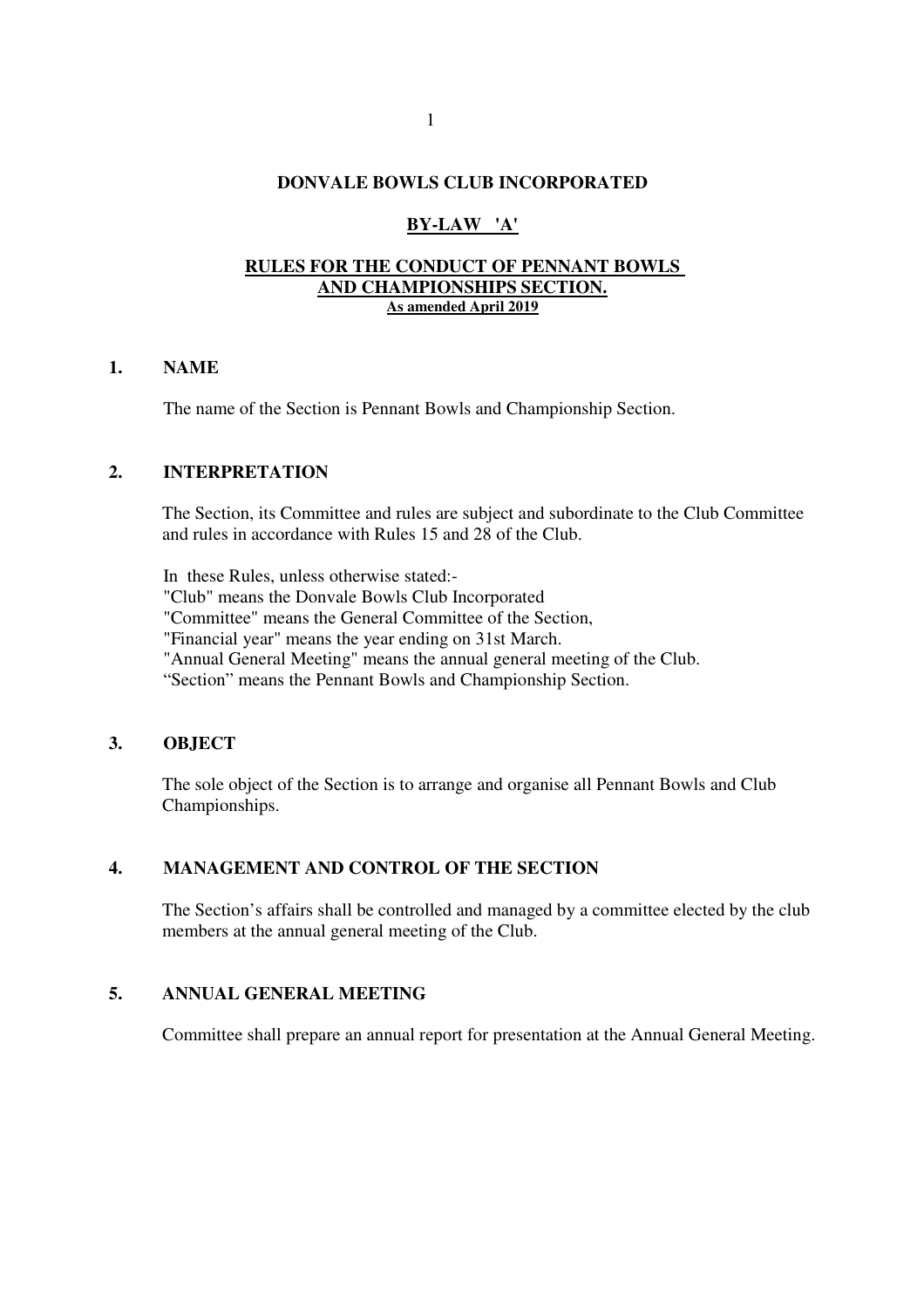# **6. OFFICERS OF THE SECTION**

- (1) The officers of the Section shall be:
	- (a) a President
	- (b) a Vice-President
	- (c) a Secretary
	- (d) a Treasurer
	- (e) an Assistant Secretary
- (2) The Committee of the Section shall consist of the Officers of the Section, two (2) ordinary Committee Members, each of which shall be elected at the Annual General Meeting in each year, the Chairman/Secretary of the Saturday Pennant Selection Committee, the Chairman/Secretary of the Tuesday Pennant Selection Committee and the Chairman/Secretary of the Championship Match Committee.
- (3) Each Committee member shall, subject to these rules, hold office until the conclusion of elections at the annual general meeting next following the date of his/her election but is eligible for re-election. If a casual vacancy occurs on the committee, the committee may appoint a member of the Club to fill the vacancy and he/she shall hold office, subject to these Rules, until the conclusion of elections at the annual general meeting next following the date of his/her appointment.

# **7. ELECTION OF COMMITTEE AND VACANCIES**

- (1) The provisions of Rule 14 of the Club Constitution so far as they are applicable and with the necessary modifications, apply to and in relation to the election of persons to any of the offices mentioned in By-Law 6.
	- (2) For the purpose of these rules, the office of a committee member becomes vacant if the member ceases to be a member of the Club, resigns his/her office by written notice given to the secretary, or fails to attend 3 consecutive meetings without the Committee's leave or without delivering an apology to or before the meeting.
	- (3) For the avoidance of doubt, a person elected to a position set out in By-Law 6 holds a position in the Section and not a position in the Club.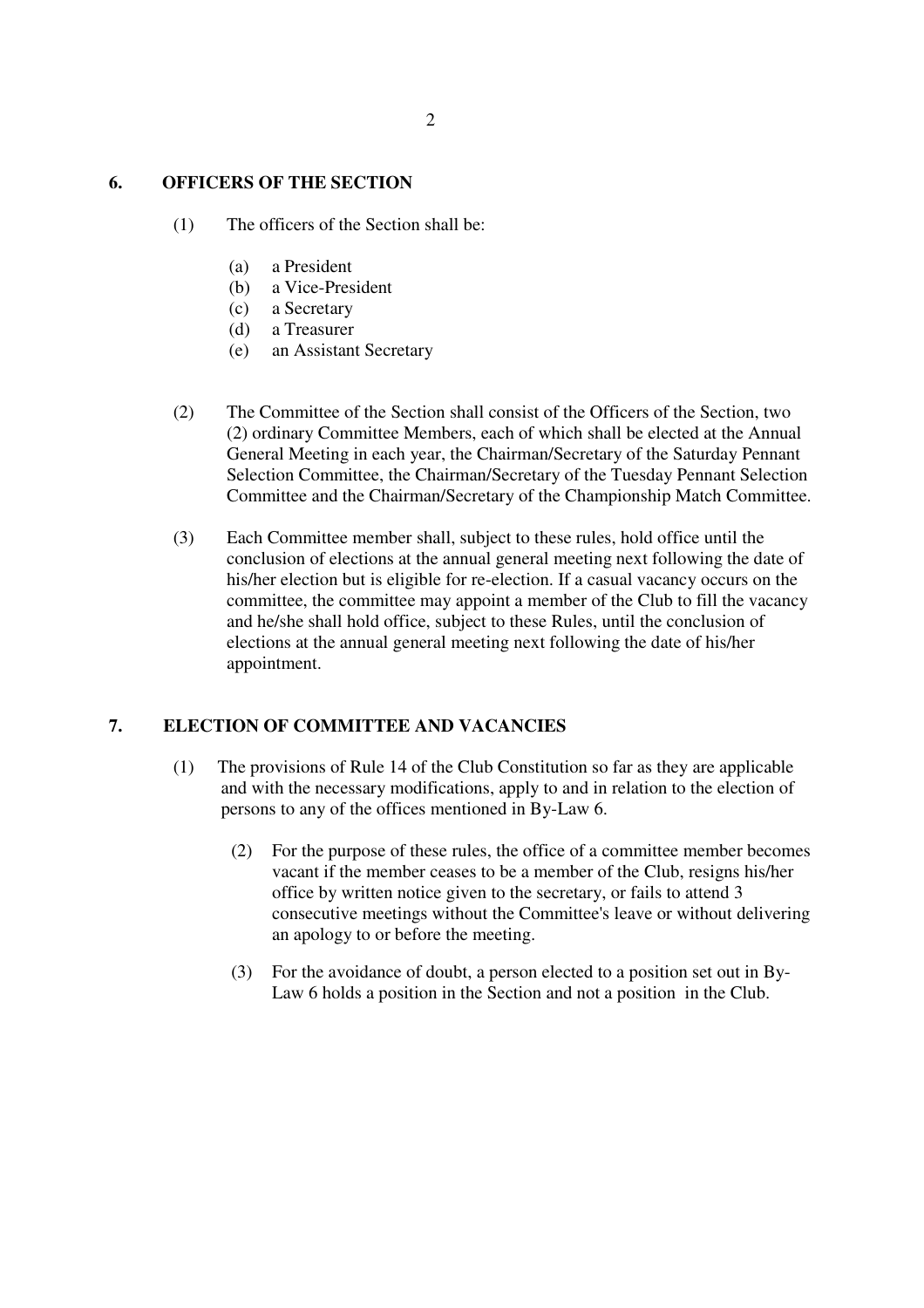### **8. PROCEEDINGS AND POWERS OF THE COMMITTEE**

- (1) The Committee shall meet on at least 10 occasions each year at such places and times as it may decide.
- (2) Special meetings of the committee may be convened by the President and/or Secretary, or by any 3 committee members. Seven days notice shall be given to all Committee members of any special meeting specifying the general nature of the bowls business to be transacted. No other business shall be transacted at such a meeting.
- (3) Any 5 Committee members constitute a quorum. No business shall be transacted unless a quorum is present. If no quorum is present within 30 minutes of the appointed time of the meeting, the meeting shall stand adjourned to the same day in the next week at the same time and place, unless it was a special meeting in which case it lapses.
- (4) The President or in his/her absence the Vice -President shall preside at committee meetings. If both are absent, the Committee members present shall elect one of their number to preside.
- (5) Questions arising at a Committee meeting shall be determined on a show of hands. Each member present is entitled to one vote. If votes are equal on any question, the person presiding may exercise a casting vote.
- (6) Notice of each Committee meeting shall be served on each Committee member at least 2 days before the meeting.
- (7) The Club in a general meeting may by resolution remove a Committee member before the expiration of his/her term of office and appoint another member in his/her stead for the remainder of the term. Where such member makes written representation to the President or Secretary and requests that this be notified to the members, the Secretary may send a copy to each member or, if a copy of the representation has not been sent, the member may request that it be read out at the meeting.
- (8) The Committee shall have the power to,
	- (a) fill vacancies, make appointments, create sub -committees dealing with its objects and do all such acts and things that it deems necessary for carrying out and managing the stated business and affairs of the Section. Vacancies on Sub-committees will be filled in consultation with the appropriate Subcommittee.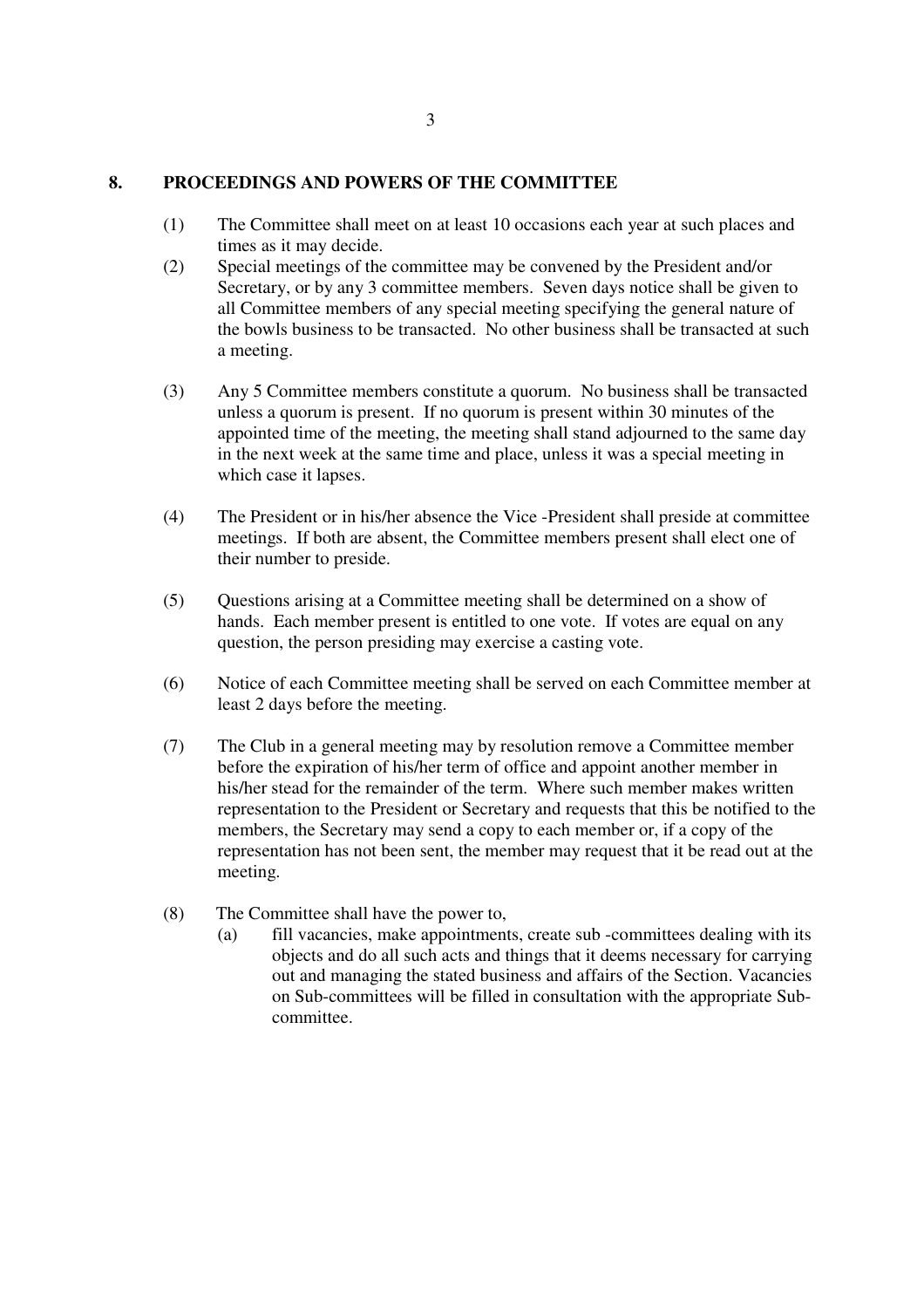- (b) The Committee may from time to time as it sees fit delegate any of its powers to sub-committee/s and may recall or revoke any such delegation at any time. Any such sub -committee shall in the powers so delegated, conform to any regulation prescribed by the Committee. Sub -committees shall nominate a member to attend each Committee meeting as an exofficio representative.
	- (c) The Committee shall interpret the rules and regulations of the Section so as to fairly represent the purpose and rules of the Club.
	- (d) The Committee shall carry out all resolutions passed at General meetings.
	- (e) The Committee shall deal with all other bowls matters which may arise or which are not specifically provided for in these rules.
	- (f) The Committee shall support the Committee of Management to ensure that all financial transactions and other non-financial data related to this Section are captured and recorded appropriately in the Club's Accounts and reports. The Committee shall also support the Committee of Management to ensure the Club's finances are handled responsibly with sound day to day financial management practices and policies.

# **9. DUTIES OF OFFICERS**

(1) President

The President shall preside at all Section Meetings, regulate and keep order in all proceedings in accordance with the accepted rules of debate and carry into effect the Rules of the Section.

(2) Vice President

The Vice President shall act in the place of the President when that person is absent. On a notice that the Chair Person's ruling be disagreed with, the Vice President shall take the chair whilst that motion is dealt with.

(3) Secretary

The Secretary shall be the executive officer of the Section Committee. The person shall attend all meetings and keep minutes of the resolutions and proceedings of these meetings in books provided for that purpose together with a record of the name of the persons present, conduct all Section correspondence, cause annual and other reports and notices of Section meetings and proceedings to be prepared and issued in accordance with the rules and control and maintain all the necessary books, documents and records.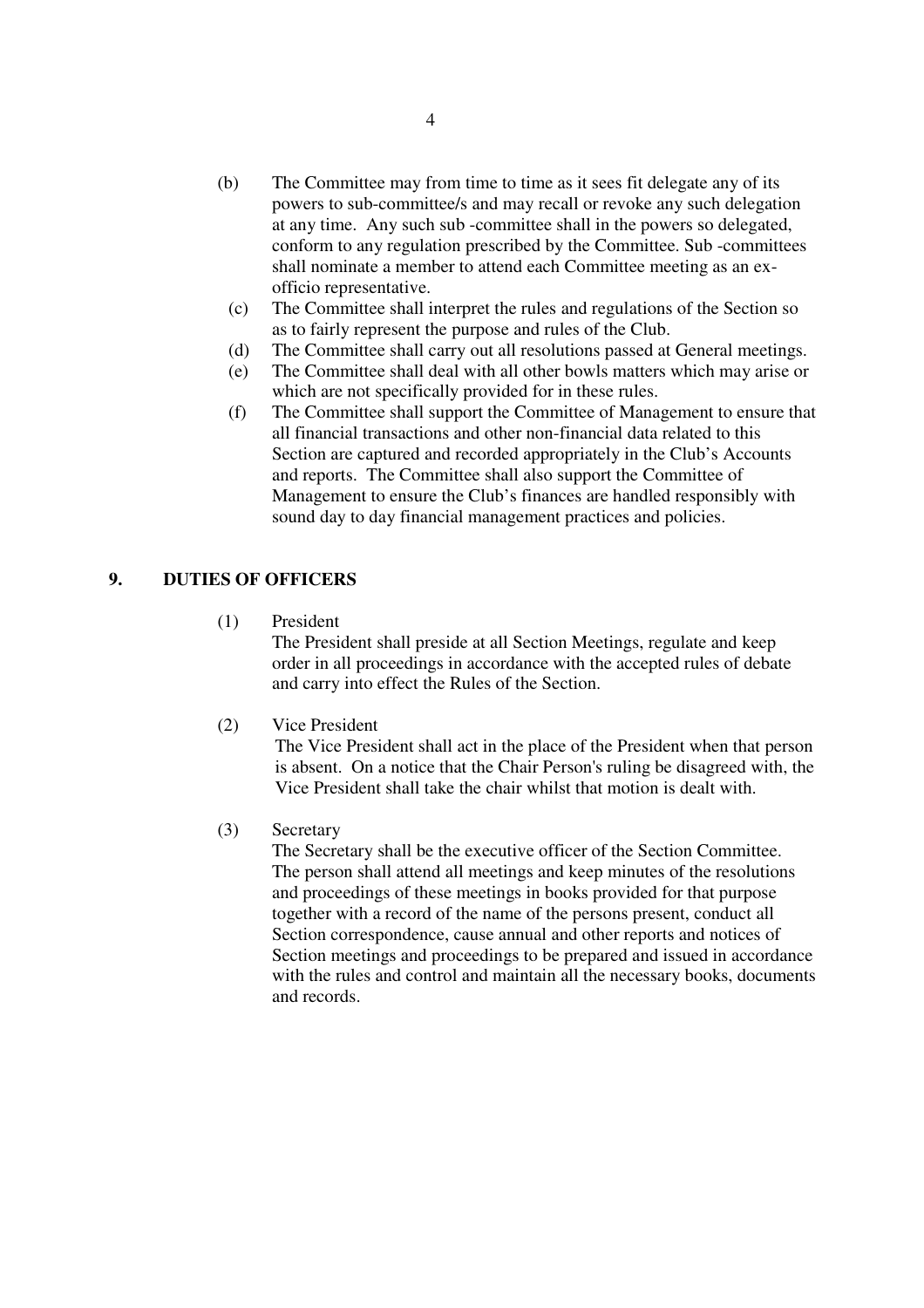(4) Treasurer

The Treasurer shall ensure that all monies related to Section events and activities are received promptly by the Treasurer of the Committee of Management or are promptly banked directly into the Club's bank account and appropriate details are always provided to ensure accurate recording in the Club's accounts and reports.

(5) Assistant Secretary The Assistant Secretary shall assist the Secretary as required and perform such tasks consistent with the office.

# **10.** Deleted

#### **11. FUNDS**

 The Section will be responsible for certain events, activities and revenue and expenditure streams as determined from time to time by the Committee of Management.

#### **12. REGULATIONS**

 The Committee may from time to time make regulations for the proper management of the Section, providing these regulations are consistent and not in conflict with the Constitution, Rules and By-laws of the Club or the laws, regulations and rules governing the game of Bowls. The Secretary shall inform each member of such regulations and they shall be binding on the member.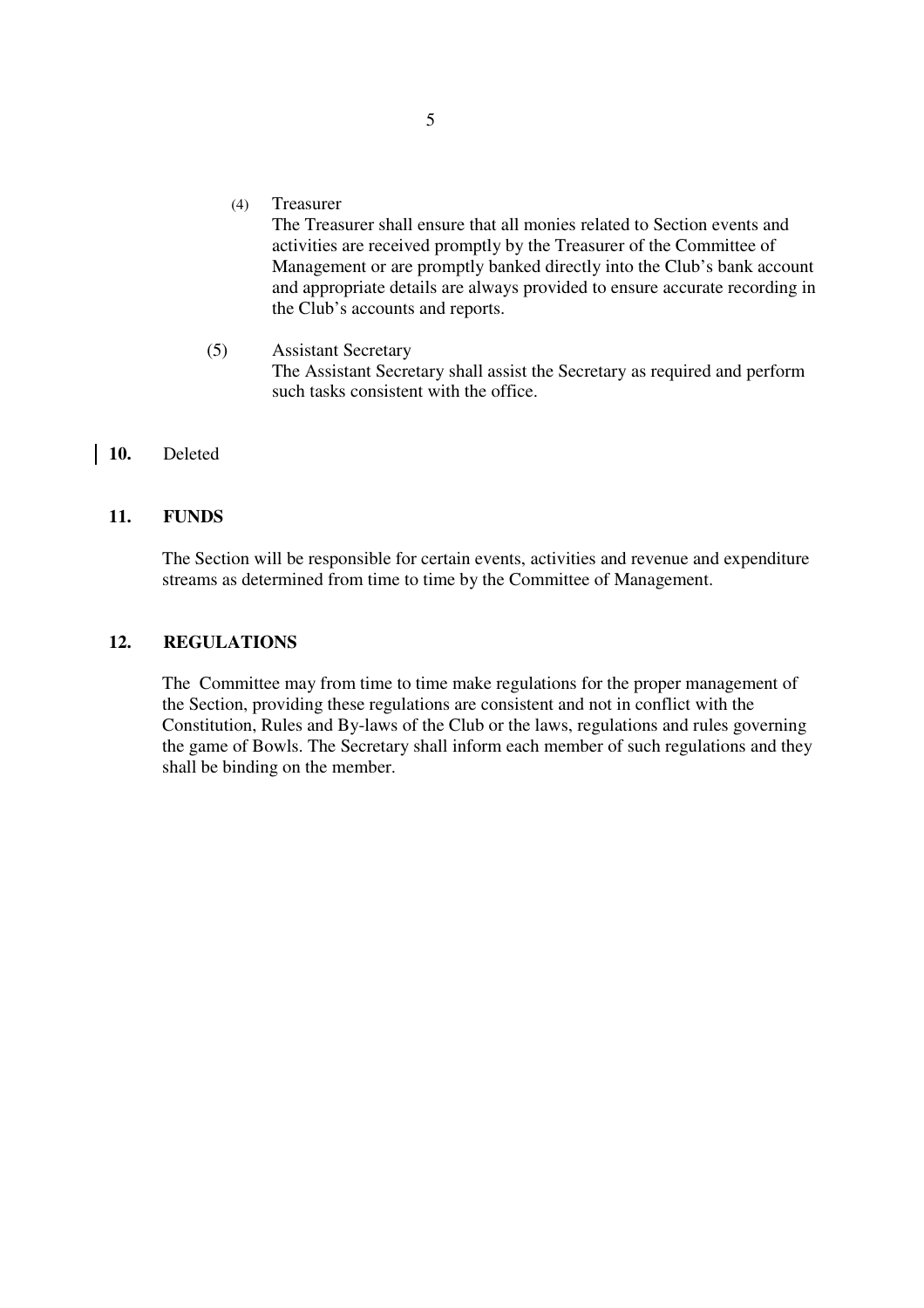### **MATTERS RELATING TO THE GAME OF BOWLS**

#### **13. PENNANT SELECTION COMMITTEE**

- (1) A Pennant Selection Committee comprising five (5) members of the Club shall be elected at each Annual General Meeting. The procedure for the nomination and election of such committee shall be the same as that for Office Bearers of the Section.
- (2) The duties of the Selection Committee shall be:
	- (a) to select, control and manage all pennant teams.
	- (b) to arrange the handicapping of players entered in proportional events in liaison with Championship Match Committee.
	- (c) to make a recommendation to the Annual General Meeting with respect to the number of pennant and or roamer teams to be entered in the next year's competition
- (3) In the event of any member of the Selection Committee vacating his/her position for any reason whatsoever, the vacancy shall be filled by another member of the Club appointed by the Committee.
- (4) The Selection Committee shall appoint from amongst its own members a Chairman/Secretary, who shall record all the decisions of the Committee and maintain all necessary records.
- (5) The Selection Committee is responsible to the Committee for its efficient operation.

# **14. DELETED**

# **15. CHAMPIONSHIP MATCH COMMITTEE**

(1) A Championship Match Committee comprising 4 Members of the club shall be elected at each Annual General Meeting. The procedure for the nomination and election of such committee shall be the same as that for Office Bearers of the Section.